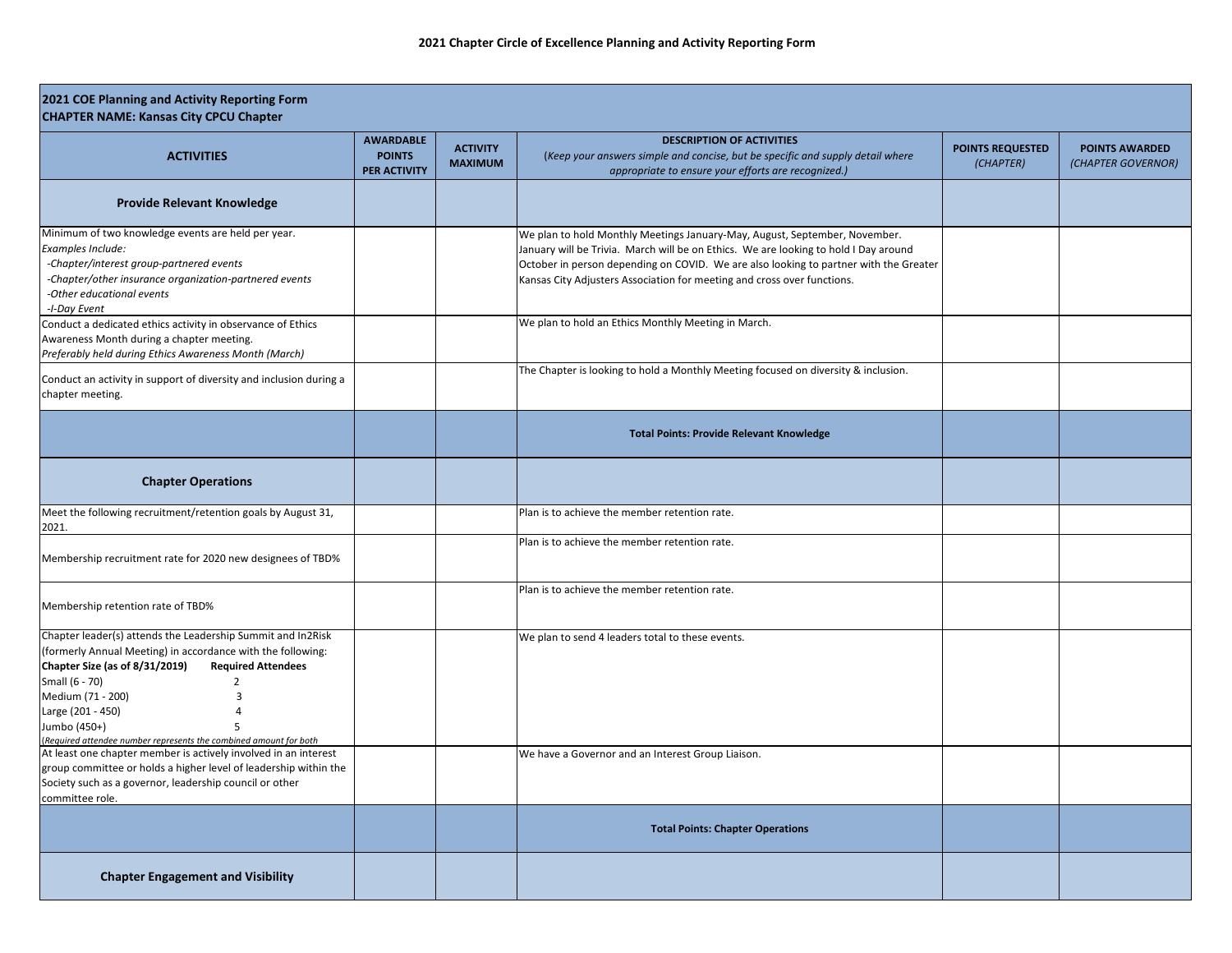## **2021 COE Planning and Activity Reporting Form CHAPTER NAME: Kansas City CPCU Chapter**

| <b>ACTIVITIES</b>                                                                                                                                                                                                                                                                                 | <b>AWARDABLE</b><br><b>POINTS</b><br><b>PER ACTIVITY</b>                                                           | <b>ACTIVITY</b><br><b>MAXIMUM</b> | <b>DESCRIPTION OF ACTIVITIES</b><br>(Keep your answers simple and concise, but be specific and supply detail where<br>appropriate to ensure your efforts are recognized.) | <b>POINTS REQUESTED</b><br>(CHAPTER) |
|---------------------------------------------------------------------------------------------------------------------------------------------------------------------------------------------------------------------------------------------------------------------------------------------------|--------------------------------------------------------------------------------------------------------------------|-----------------------------------|---------------------------------------------------------------------------------------------------------------------------------------------------------------------------|--------------------------------------|
| Minimum of two engagement events per year are held, examples<br>include:<br>-Networking activities<br>-Soft skills development                                                                                                                                                                    |                                                                                                                    |                                   | We plan to us our monthly meetings to hold a soft skills and networking activity. We will<br>also be looking to incorporate these into our I day.                         |                                      |
| Chapter website is current, accurate and includes:<br>-Schedule of upcoming events and news<br>-Current year photos of chapter events<br>-Links to social media site                                                                                                                              |                                                                                                                    |                                   | Chapter Website is current and up to date. We share upcoming events, chapter photos<br>and links to social media.                                                         |                                      |
| Social media activities<br>-monthly posts to at least one social media platform                                                                                                                                                                                                                   |                                                                                                                    |                                   | Our Webmaster regularly posts meeting and announcements on Facebook, LinkedIn and<br>twitter accounts.                                                                    |                                      |
| Publications - Chapter member has an article published in an<br>industry-based publication and is noted as a CPCU. Examples<br>include Insights, Insurance Journal, The Standard, etc.                                                                                                            |                                                                                                                    |                                   | We have a Board Member that is looking to publish an article in the Society Magazine.                                                                                     |                                      |
| Society event sponsorships and recognitions<br>-This applies when the chapter supports Society events such as<br>the In2Risk or Leadership Summit as a sponsor of an event or<br>activity.                                                                                                        |                                                                                                                    |                                   | We plan purchase an advertisement in the yearbook for In2Risk to recognize our new<br>designees.                                                                          |                                      |
| Student engagement activities, examples include:<br>-Gamma Iota Sigma chapter collaboration<br>-Involvement in area educational institutions to create<br>local interest and student members                                                                                                      |                                                                                                                    |                                   | We plan to work with our local Universities (UMKC) insurance and business students.<br>We will be looking to invite them to meetings and education events.                |                                      |
| Leadership transition/succession plan is in place and<br>implemented.<br>Elements of the plan should include:<br>l- Transition checklist<br>- Training plan for incoming officers<br>- Role descriptions for officers/committee members                                                           |                                                                                                                    |                                   | Officers have been trained for the upcoming 2021 year.                                                                                                                    |                                      |
| Volunteer recognition - at least one activity was held during the<br>year.                                                                                                                                                                                                                        |                                                                                                                    |                                   | January's monthly meeting volunteers will be recognized by the past president.                                                                                            |                                      |
| Community Engagement - participate in at least one community<br>engagement activity. Examples include:<br>-Scholarships - tuition assistance to local students<br>*In2Risk (formerly Annual Meeting) student sponsorship<br>*CPCU Course assistance<br>-Course offerings/CE events<br>-Good works |                                                                                                                    |                                   | Due to Covid restrictions we will be looking to do a virtual event or do a donation to an<br>organization in 2021.                                                        |                                      |
| <b>Mentoring Program</b><br>-Includes member participation on mentor/mentee level<br>-Promotion of program at a chapter event                                                                                                                                                                     |                                                                                                                    |                                   | We plan to engage members on the mentorship program. Emails will be send out and<br>this will be discussed at chapter meetings.                                           |                                      |
|                                                                                                                                                                                                                                                                                                   |                                                                                                                    |                                   | <b>Total Points: Chapter Engagement and Visibility</b>                                                                                                                    |                                      |
| <b>Chapter Governance</b>                                                                                                                                                                                                                                                                         | <b>CHAPTER MUST BE IN FULL COMPLIANCE WITH THIS SECTION IN</b><br><b>ORDER TO BE CONSIDERED FOR PLATINUM LEVEL</b> |                                   | <b>COMPLETED Yes/No</b><br>(CHAPTER)                                                                                                                                      |                                      |

| tail where       | <b>POINTS REQUESTED</b><br>(CHAPTER) | <b>POINTS AWARDED</b><br>(CHAPTER GOVERNOR)   |
|------------------|--------------------------------------|-----------------------------------------------|
| ctivity. We will |                                      |                                               |
| apter photos     |                                      |                                               |
| c, LinkedIn and  |                                      |                                               |
| y Magazine.      |                                      |                                               |
| ize our new      |                                      |                                               |
| s students.      |                                      |                                               |
|                  |                                      |                                               |
| dent.            |                                      |                                               |
| onation to an    |                                      |                                               |
| end out and      |                                      |                                               |
|                  |                                      |                                               |
| <b>TION IN</b>   | <b>COMPLETED Yes/No</b><br>(CHAPTER) | <b>COMPLETED Yes/No</b><br>(CHAPTER GOVERNOR) |